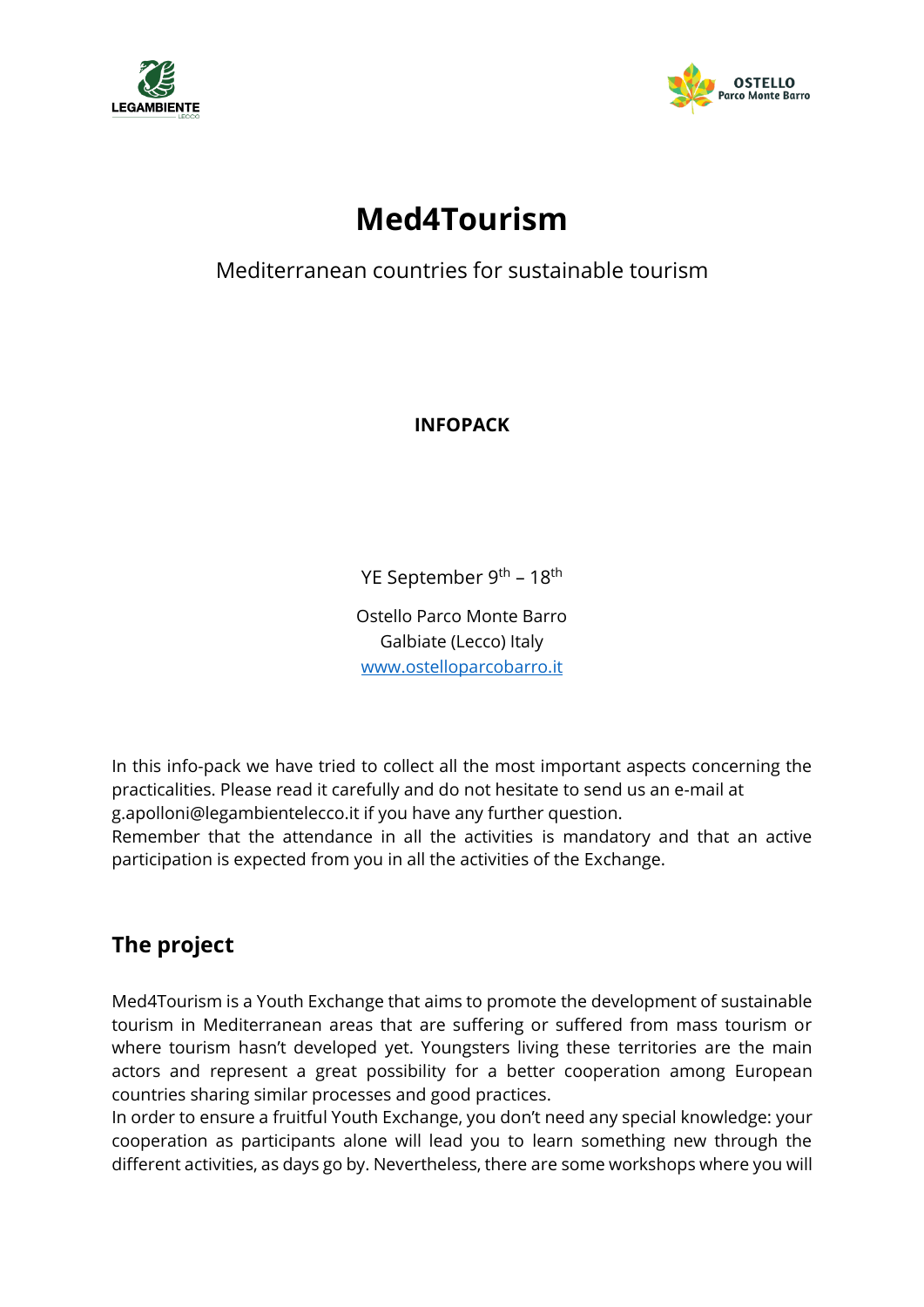



be asked to share some information about your country, therefore please brainstorm about this:

• What's the experience of my country in tourism? When did a sustainable form of tourism has started and how?

• What's the experience of my local area (brief introduction, positive and negative aspects, direction taken by administrations, enterprises, organisations…)?

• Bring an example of sustainable tourism that you consider successful.

Moreover, we would like to organize a multi-cultural dinner during one of the first evenings. Therefore, we invite you to bring some non-perishable food that is typical in your country/area, which we will store in the hostel fridge if necessary. The more we have, the funnier it will be to discover different cultures through food. You can also think about a dance, funny words, a song or anything traditional from your country you would like to share with the other participants (you can also organize it with your country group).

### **Dates and accommodation**

The Youth Exchange will take place **from the 9th to the 18th of August 2019**, traveling days included. Food and accommodation costs are organized and covered by the Coordinating Organization. Bed linen are provided by the property.

Arrival date: September 9<sup>th</sup>, 2019 - meeting in Lecco station @ 4pm, 6pm and 8pm.

Departure date: September 18<sup>th</sup>, 2019 - after breakfast

Accommodation: shared rooms (from 2 to 10 beds) with shared bathrooms. Meals served:

- $\bullet$  9<sup>th</sup> dinner
- $\bullet$  10<sup>th</sup>-17<sup>th</sup> breakfast, lunch, dinner, coffee breaks
- $\bullet$  18<sup>th</sup> breakfast

We kindly ask you to bring:

- Shampoo, gel, toothpaste etc. (we have one hairdryer) towels are provided;
- Warm clothes. We are still in a mountain environment. Normally the temperature rises quite high (more than 30°C), but in case of rain it can lower fast.
- Comfortable shoes (hiking or sport shoes if possible);
- A reusable water bottle to keep with you;
- A torch/light (for night walks);
- Mosquitoes spray;
- Sunscreen;
- Non-perishable food from your country (more about that in the next page);
- Positive attitude!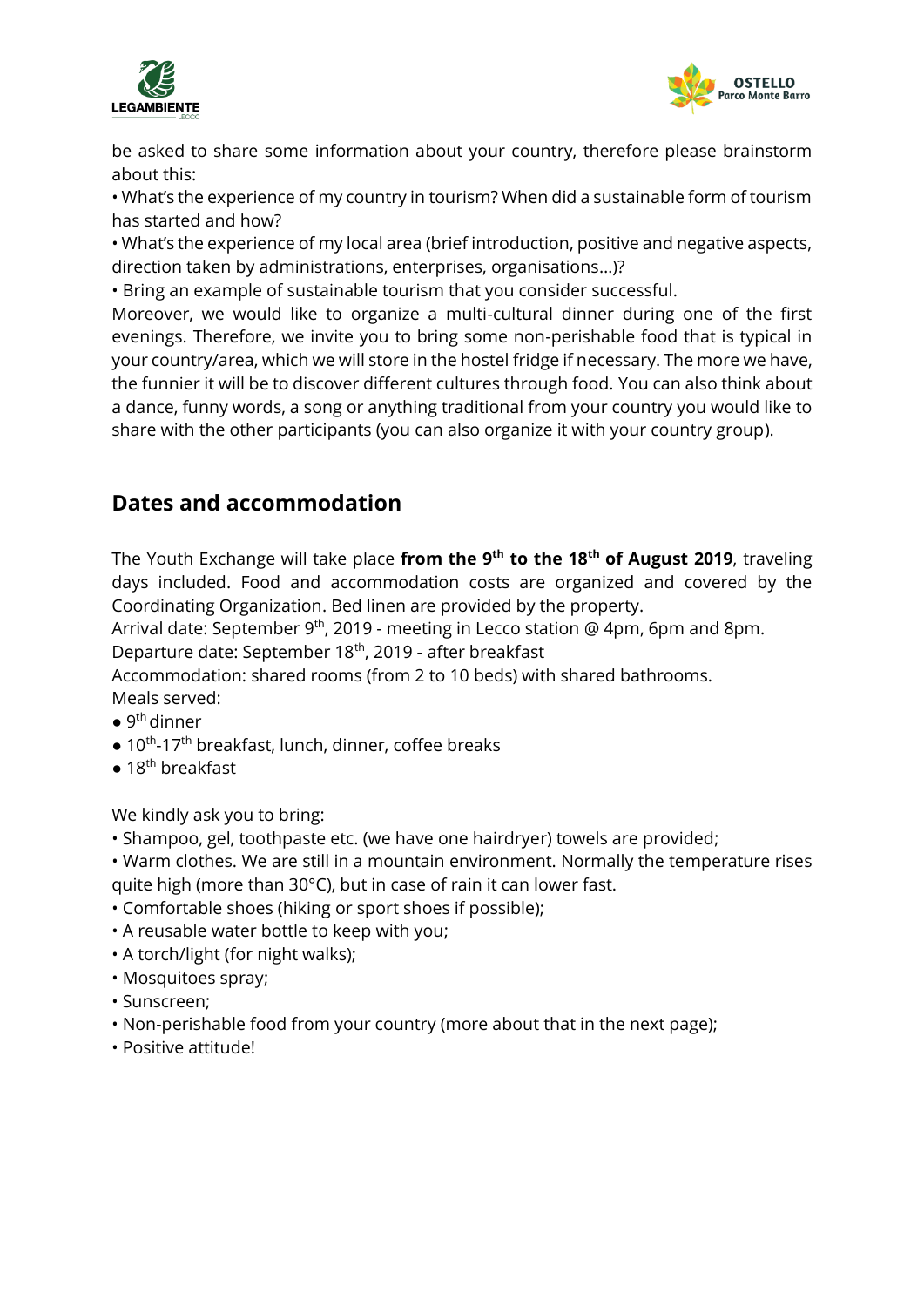



#### **Hosting organization**

Legambiente Lecco Onlus is the local entity of Legambiente, the main environmental organization of Italy. Since 1980 Legambiente is working with national administrations and local communities for the development and implementation of sustainable practices. The experience of our local entity starts thirty years ago and since then we started working on different topics that can be summarized now as civil economy, active citizenship and volunteering, European participation and sustainable tourism.

#### **The venue**

The Youth Exchange will take place in [Ostello Parco Monte Barro,](http://www.ostelloparcobarro.it/?lang=en) an eco-hostel led by Legambiente Lecco itself according to environmentally sustainable values and parameters. It is located in the middle of Monte Barro Regional Park, situated at 750m above sea level.

The hostel is located in an ancient hermitage, with only a small church from the  $16<sup>th</sup>$ century being left of it. The local facilities consist in 1) the above-mentioned church (rarely open), 2) the hostel itself, 3) a bar-restaurant, which is often (but not always) open and 4) an archaeological museum. When the bar is closed, a small fair-trade bazar will also be available inside the hostel's reception.

Being in a hermitage means that we will be isolated: we will live in a very beautiful and uncontaminated environment, far from the city life. Nature (and your fellow participants) will be your company in those days.

Speaking of the hostel, you will be lodged in its Squirrel section (settore Scoiattolo in Italian), equipped with double, triple, quadruple shared rooms and toilets shared by all the guests staying in the section (i.e. participants of the Youth Exchange and staff members) which are on the same floor.

The meals will be mainly vegetarian - a decision taken in line with the topic of the Exchange, since a large consumption of meat is not environmentally sustainable. We promise meals will provide you a good deal of variety and will be tasty even to the omnivores, though  $\odot$  (we are still in Italy!). Please do remember to fill out the form document about special dietary needs (religion-related restrictions, allergies, etc.) and send it back to us or to your sending organization. Remember to be specific and take your choice wisely for two reasons: your choice will apply for the whole project and our chef will appreciate your openness to new taste horizons, so if you have never liked some ingredients this might be the occasion to exit the alimentary comfort zone!

Free WI-FI is available in the common areas (but not in your rooms). Once you arrive at the hostel, we will provide you with the password and other information.

Towels and sheets will be provided at the beginning of the Youth Exchange.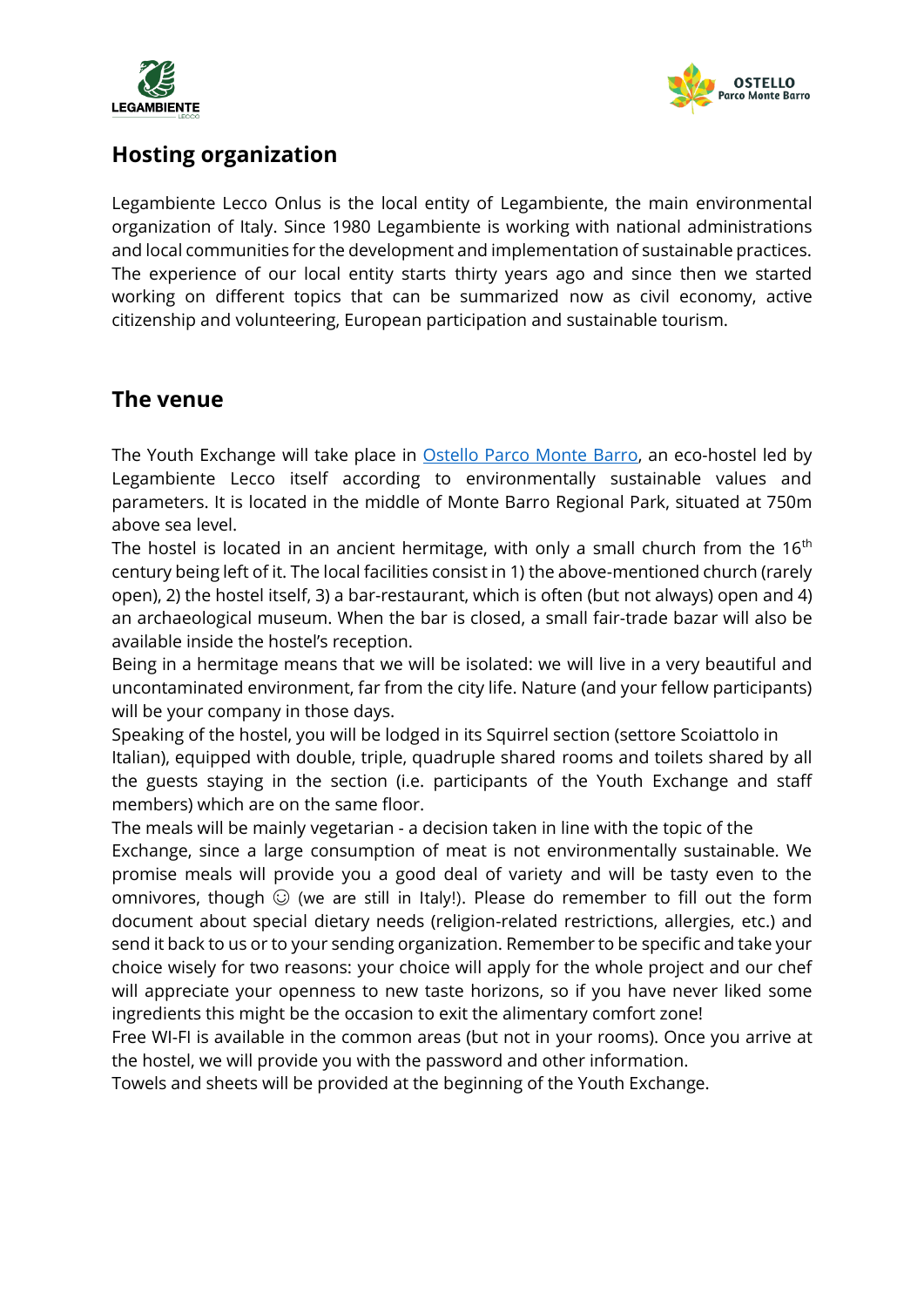



## **Contents**

The project will be joined by youngsters from France, Greece, Italy and Spain.

Each national group will be composed of 6 people, for a total of 24 youngsters.

The Youth Exchange is open to participants from 18 to 26 years old preferably. Some exceptions could be made for people from 26 to 30 years old, but they have to be discussed with the sending organization.

The program of Med4Tourism will include several activities, distributed throughout the days of the Exchange:

• Ice-breaking games and energizers at the beginning of each session (morning and afternoon), meant to stimulate group cohesiveness, especially during the first days;

• Exchange of ideas and good practices alongside participative discussions on sustainability (what it means, how it works, how it can be translated into reality, etc.);

• Walks and excursions in the surrounding environment to understand its value and possibilities;

• Workshops on sustainability, tourism and related subjects;

• If feasible, a "sustainable treasure hunt" in the hostel;

• Workshops and interviews with young entrepreneurs and representatives from the Lecco area working on sustainable tourism;

• Last but not least, the creation of a local development project for sustainable tourism.

The language of the Youth Exchange will be English.

# **Selection of participants**

Med4tourism is a youth exchange designed for:

● Youngsters willing to know more about sustainability, tourism and local development or to share their experience on the subject;

● People who is active in their communities (or willing to) either voluntarily or professionally for a sustainable development;

● Age 18 or more

Deadline for selection of participants: August 10<sup>th</sup>, 2019

#### **Partner organizations and number of participants**

| Country | Organization              | <b>Participants</b> | <b>Max travel grant</b> |
|---------|---------------------------|---------------------|-------------------------|
| France  | Concordia                 | $5+1$               | €275                    |
| Greece  | <b>Solidarity Mission</b> | $5+1$               | €275                    |
| Italy   | Legambiente Lecco Onlus   | $5+1$               | €20                     |
| Spain   | Intercultural Life        | $5+1$               | €275                    |